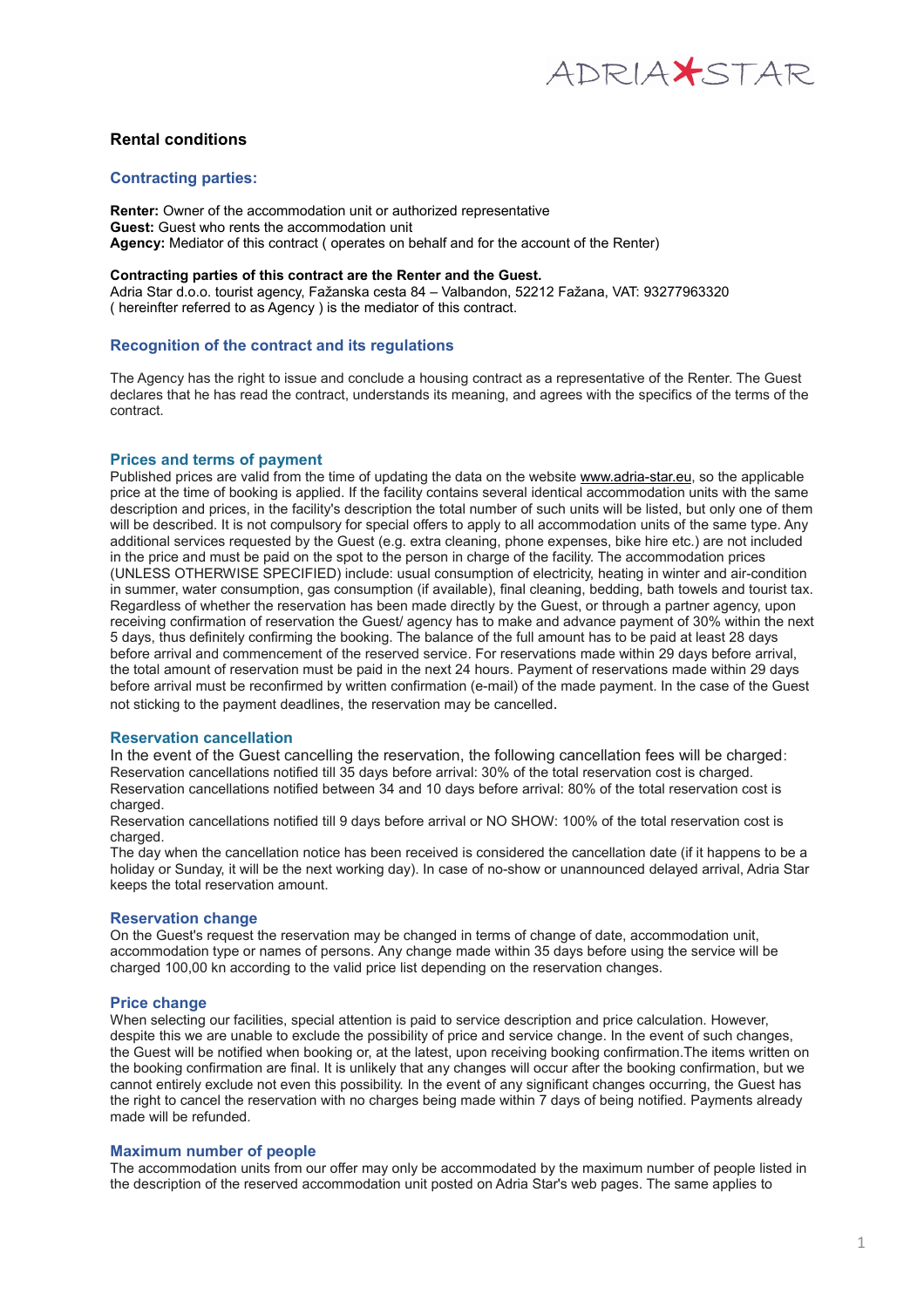ADRIAXSTAR

children, regardless of their age, with the exception of facilities allowing another child under the age of four free of charge. The Guest is asked to mention this fact while booking. It is also forbidden to place tents or caravans on the land belonging to the facility. In the event of exceeding the maximum number of people or placing a tent or caravan on the facility's land, the owner may charge a fee per extra person or remove the extra people from the estate, i.e. demand the removal of the tent or caravan. If the Guest ignores the request, everyone will be removed from the estate and no refund will be made.

### **Size of the facility**

Our associates have personally visited each facility in our offer. With listed facility sizes it is always about external dimensions and consequently there's a possibility that the internal dimensions may be up to 15% smaller than the ones listed.

### **Pets, bugs and allergies**

Despite thorough cleaning and maintenance of our facilities, occasionally a bug or lizard may be found who got there from their natural habitat where the house is located. The Renter cannot be held responsible for this. Although pets are not allowed in all facilities, this does not mean that there have never been any pets in the booked facilities. The Renter does not take any responsibility for the Guest's allergic reactions in certain facilities.

#### **Noise**

When selecting facilities from our offer, we always make sure we select facilities located in good, safe and quiet areas. Despite this, we cannot guarantee that there will be no noise during the Guest's stay, because we cannot affect or control things such as traffic noise, noises from nearby construction sites etc. Neither the owner nor Adria Star can be held responsible for noises coming from the facility's surroundings.

#### **Swimming pool**

In the event of the facility having a swimming pool, the Guest is obligated for safety reasons to stick to every advice of the owner or Adria Star. Using the pool is exclusively at your own risk. Children can use the pool only with an adult present. Pets are strictly forbidden to use the swimming pool.

#### **Features of the accomodation units**

In many facilities from our offer Guests have many features at their availability such as a washing machine, dishwasher, fridges, microwaves, DVD players, television sets, satellite receivers, a telephone, internet access, swimming pool etc. They can freely use these features, but Adria Star cannot be held responsible if one of these features unexpectedly stops working during the Guest's stay. This also applies to sanitary facilities and installations.

#### **Time of arrival and departure; shortening or extending your stay**

After settling the total reservation cost, the travel documents will be delivered to the Guest confirming that he/she is the legitimate user of the booked accommodation. These travel documents include a voucher, a description of the journey describing the accurate route to the accommodation and accurate information about where to collect the accommodation's keys.

The Guest is asked to pay attention to the contact numbers in order to be able to contact the accommodation's owner in the area. Upon arrival the Guest must hand in their travel and personal documents to the person giving them the house/apartment keys, who will then register the Guest with the authorities and immediately return their personal documents. The estimated time of arrival/ departure is listed in the travel documents. In the event of arrival not being possible in the mentioned term, the Guest is obligated to notify the travel agent or person in charge of the keys, with whom they will arrange when to collect the keys. In the event of the Guest wanting to extend their stay, they are asked to promptly inform their travel agent who will, if the desired period's available, gladly book them an extension of their stay.

### **Ensuring replacement accommodation and reservation cancellation by Adria Star**

In exceptional cases due to unpredictable or unavoidable circumstances, Adria Star may give the Guest appropriate replacement accommodation of equal value and quality. Adria star is authorized to cancel the reservation before or during the period of the Guest using the accommodation, if unpredictable or unavoidable circumstances occur preventing the accommodation's usage, endangering the Guest or accommodation or lessening the service's quality to the point of it being impossible to provide the contracted service. In this case the Guest will be refunded for payments already made, lessened by the cost of already-used services. In any case Adria Star is not required to pay the Guest compensation.

#### **Other obligations of the Guest**

During their stay, it is the Guest's duty to use the accommodation owner's property and equipment with appropriate care. They must also adjust their behaviour as not to disturb the other Guests, neighbours and host. In the event of the Guest not adjusting their behaviour with the house rules even after being warned, they lose their right to the booked accommodation and must leave immediately without compensation. Any damages and deficiencies caused or discovered by the Guests must immediately be reported to the person in charge of the